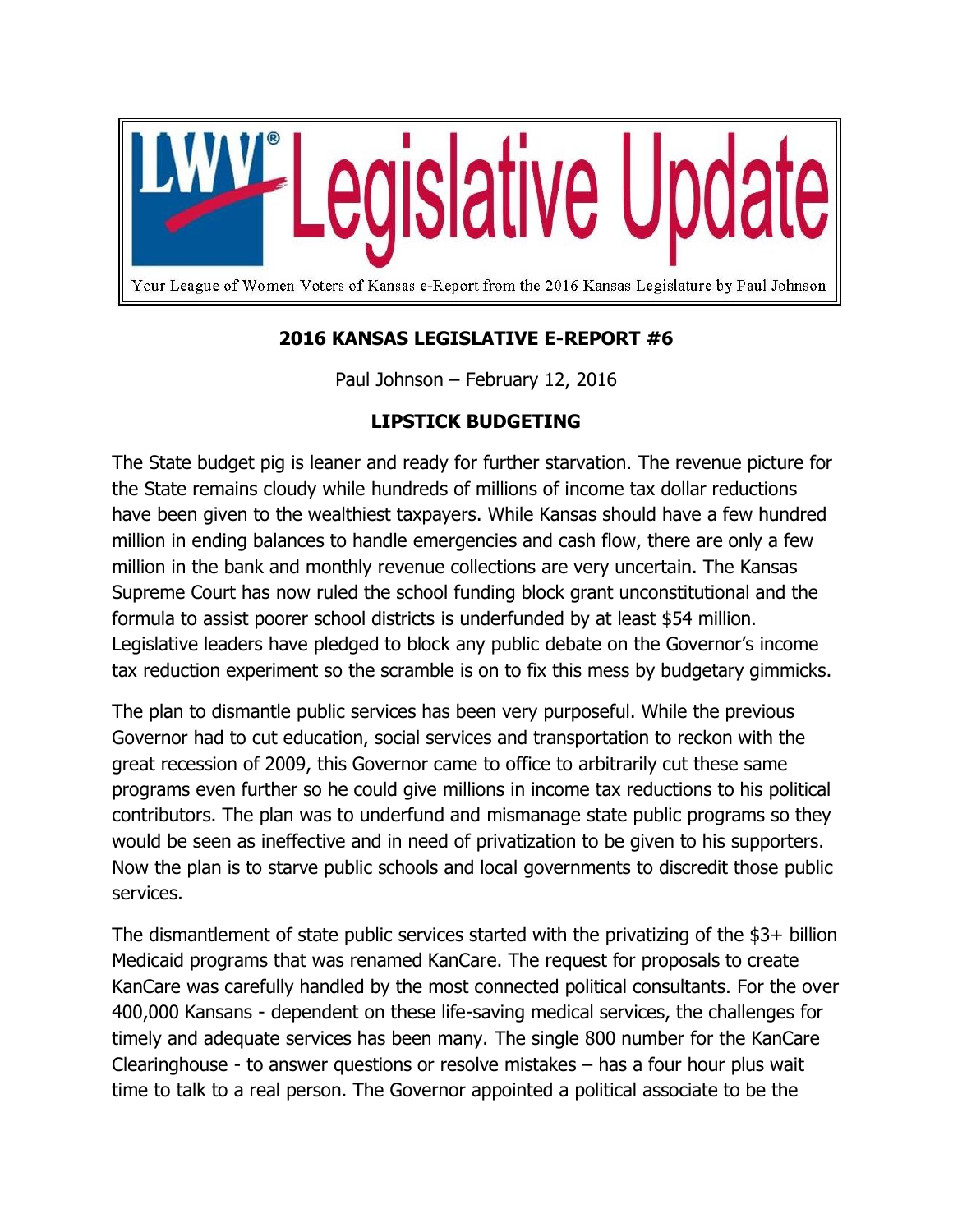independent KanCare ombudsman to assist clients. This political associate was unqualified and quit after a few months. No new appointment has been made.

On January 1, the KanCare eligibility determination system for elderly and disabled Kansans was transferred from the Kansas Department for Children and Families to the Kansas Department of Health and Environment. Last July, state officials moved KanCare eligibility processing to the long-delayed and over budget Kansas Eligibility Enforcement Sysytem (KEES) which has forced employees to use dozens of workarounds to make the system function. Since then many clients have been improperly dropped from KanCare. There are now over 10,000 applications pending. Traditionally, pregnant women were presumed eligible and had little trouble qualifying. It used to take 7-10 days to process but now takes three to four months. KanCare handles close to 40% of the live births in Kansas. A similar story is happening with the elderly and nursing homes. While waiting for eligibility determinations, many nursing homes are carrying thousands of dollars in unreimbursed costs. Many facilities can no longer admit new residents if their KanCare application is pending. Frail elders - who need intensive nursing care – are being denied access to that care for months and months. KanCare funds one half of all nursing home beds in Kansas.

As state revenues continue to tighten, state services such as prisons, mental hospitals and the highway patrol continues to deteriorate. The prisons are completely full and unable to recruit adequate staffing. The Osawatomie State Hospital suspended voluntary admissions in December 2014 after federal health authorities declared that its services were not sufficient to meet the needs of the patients. Recently it lost its Medicare payments to the tune of about \$1 million a month because it was out of compliance with health and safety standards. 30% of the 450 staffing positions are now vacant. The Highway Patrol is struggling to hire enough officers. There are many counties in Kansas that do not have a single Highway Patrol officer.

Now it is time to squeeze local units of government with a lid on property taxes in Senate Bill 316. This comes at a time when 'revenue sharing programs' between state government and the counties have been unfunded or repealed. In place since 1925, the mortgage registration fee on bankers and homebuyers is being repealed and the financial loss put on all property taxpayers. In 2006, property tax on commercial and industrial machinery and equipment was repealed thus costing counties like Wyandotte over \$11.3 million annually. In place since 1937, the Local Ad Valorem Tax Reduction Fund utilized state tax dollars to provide a dollar for dollar reduction in local property taxes. This was cancelled in 2003. Also in 2003, the City-County Revenue Sharing program with the State was ended. Local governments statewide have lost more than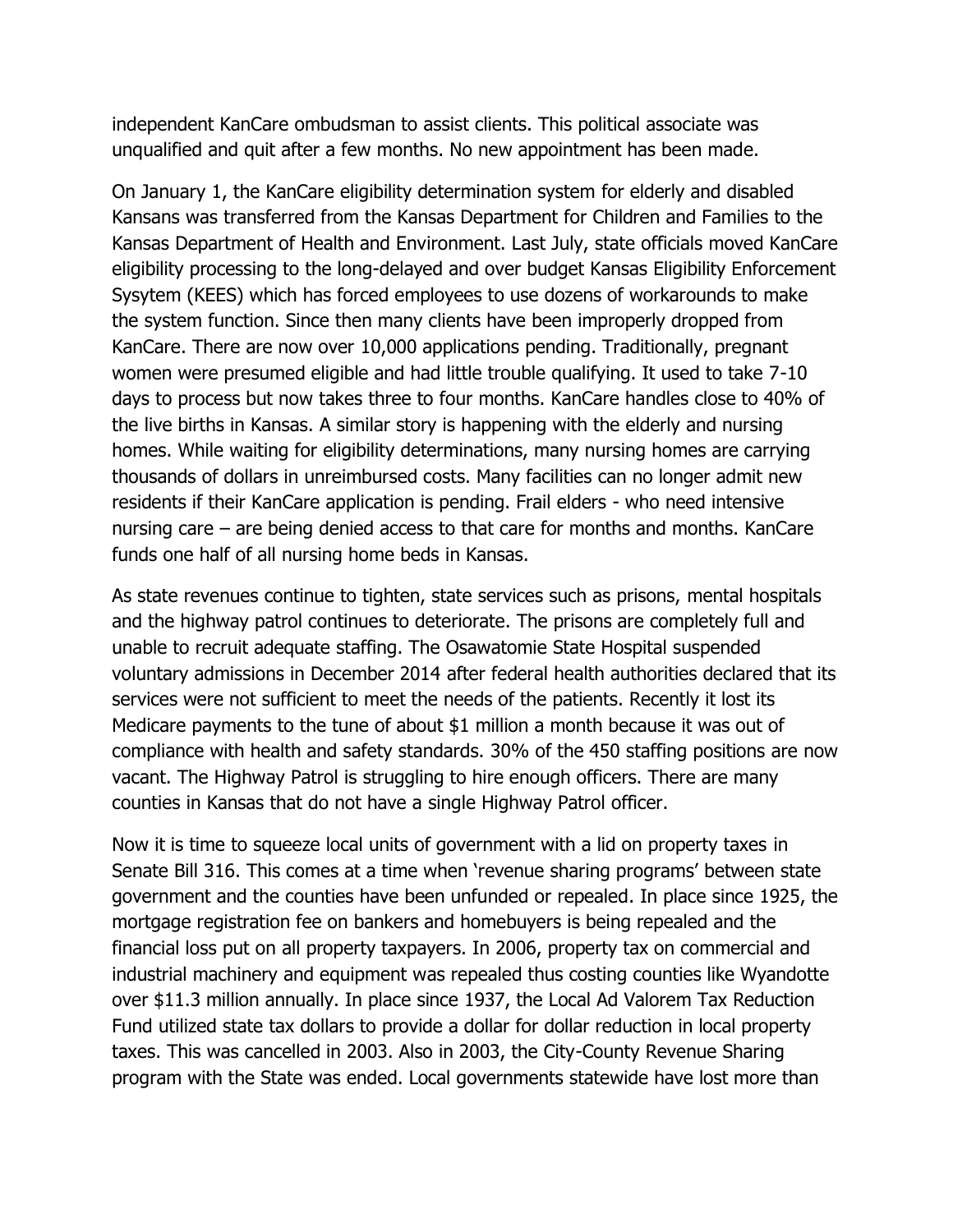\$2 billion in demand transfers from the Kansas Legislature. Counties are funded primarily with property taxes and secondarily with local sales tax.

The Kansas House and the Kansas Senate have now passed 'lipstick' budgets patching the revenue mess for 2016 and 2017 with more transfers from the highway funds, neglecting retirement payments and continuing to freeze salaries for state workers since 2009. Now comes the challenge from the Court order to fund schools equitably. The Kansas Speaker of the House is on his retirement path guaranteeing that the income tax reductions given to campaign funders - that purchased the conservative majorities in the House and the Senate - will not be challenged. Members of the House and Senate can slink out of town without confronting their self-inflicted revenue mess and let our lame duck Governor slash and burn the budget into some balance.

## **PUBLIC SCHOOL CHALLENGES**

The Kansas Supreme Court unanimously ruled that the 'block grant' funding law for public education does not comply with the Kansas Constitution and gave lawmakers until the end of June to write a new law. This decision dealt with equity among the 286 school districts and ruled it left poor districts \$54 million short. The Court has yet to decide on the larger question of whether Kansas must boost its education spending by at least \$548 million a year. The Court ruled that the 'block grant' law - which expires in July 2017 - violates the Kansas Constitution's requirement that the state finance a suitable education for every student. The Court said in its unsigned opinion: 'Without a constitutionally equitable school finance system, the schools in Kansas will be unable to operate beyond June 30'.

The House Education Committee – on a vote of 11 to  $6$  – recommended favorable passage of **House Bill 2457** which expands the use of tax credits to pay for students to go to private schools. Under this bill – any public or private school student is eligible if his or her family has an income below 185% of the federal poverty level. (For a family four – income under \$45,000) The estimated cost for the first year is \$8 million. While House rules require that any additional spending must be taken from another program, no such rule exists for tax cuts or tax credits that reduce the revenues to the State. **House Bill 2504 -** that would have consolidated and realigned school districts - has been put on hold and probably dead for this session. **House Bill 2486 -** that would establish the school district bond project review board - was pulled from a committee hearing and its fate is uncertain.

## **NATURAL RESOURCES LEGISLATION**